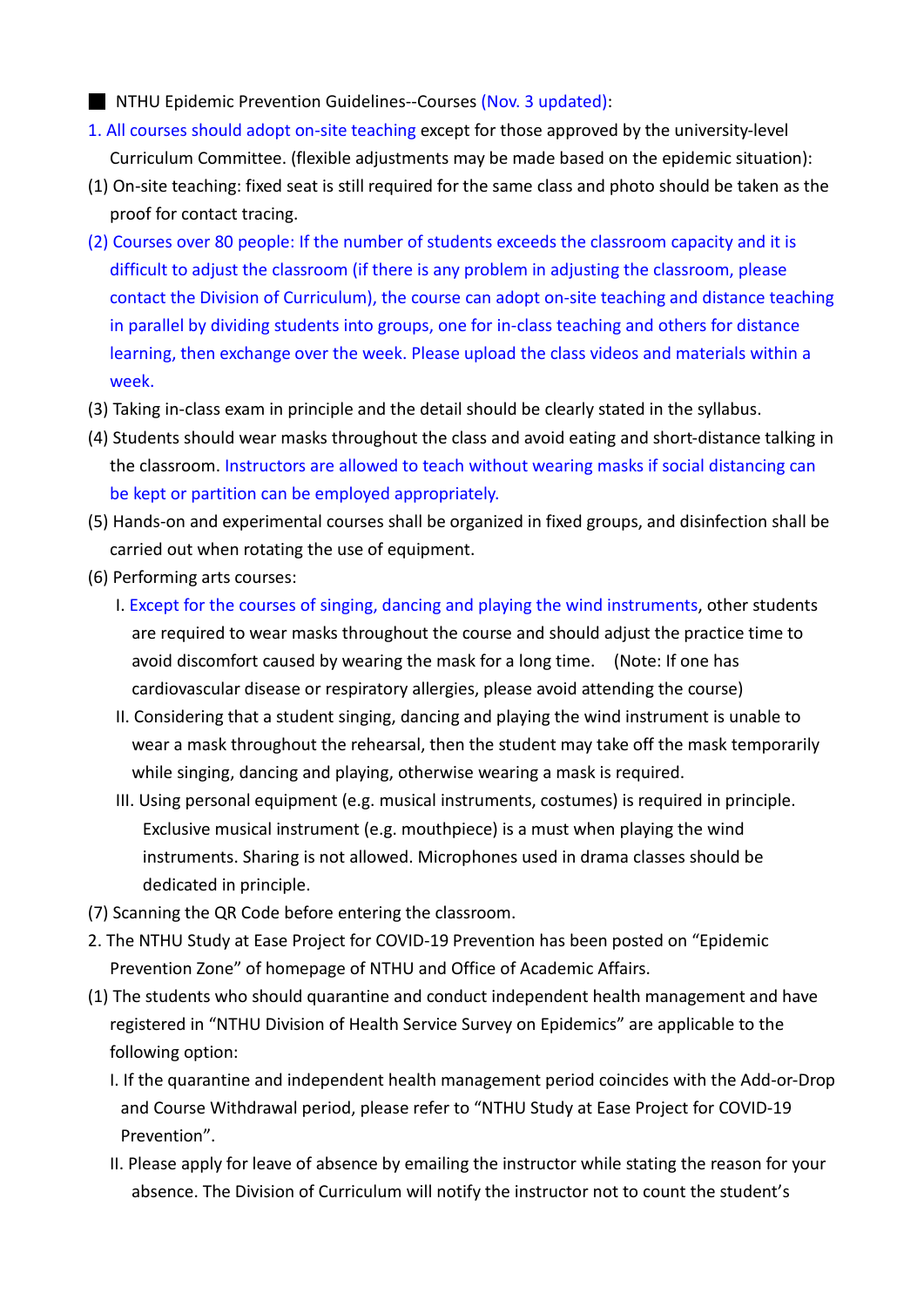absence and the absence will not cause the deduction of final score.

- III. Students who are unable to attend classes or take exams due to coronavirus prevention, their instructors can make flexible adjustments to assess their achievement such as make-up exam. The results of the make-up exam will be regarded as the formal exam result.
- (2) The Office of Global Affairs and the Office of Student Affairs will provide the students' list who cannot come to Taiwan because of the COVID-19 prevention. The Division of Curriculum will mark those students on the attendance list and ask instructors to provide distance learning. (With the consent of the instructor, the teaching assistant may upload the course content or video files to the school's e-Learning platform within one week after the course. Only students who enrolled the course have the access to use the online resources for distance learning). Students should contact the instructors to discuss issues such as course articulation and selflearning.
- (3) The attendance list should not share with unauthorized people to protect personal information.
- 3. Classroom precaution measures
- (1) Classroom ventilation: When turning on air-conditions in the classroom, the classroom should leave each windows open at least 15 centimeters. Additional fans can also be added.
- (2) Classroom sanitization: Those items that teachers and students often touch (e.g. door handles, desktops, light switches, etc.) should always be cleaned and sanitized at least once a day.
- (3) Please confirm that there are sufficient number of QR code papers printed off and displayed at entry points of the classroom.
- (4) Every department and division can place diluted alcohol in the classroom for instructors and students to sanitize.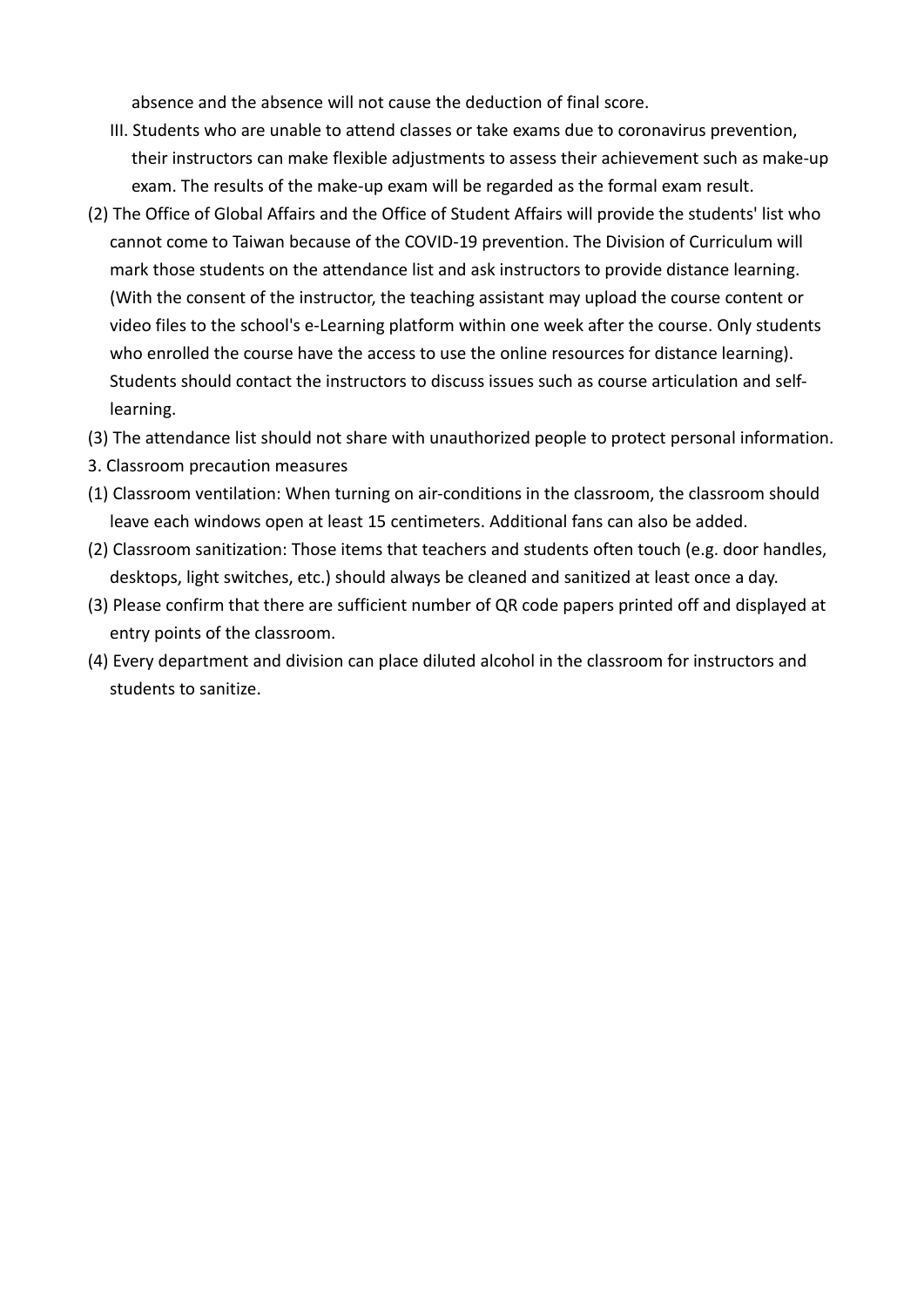## 2021 Fall COVID-19 Prevention Measures

(Flexible adjustments based on the epidemic situation)

| <b>Instructors</b> | • All courses should adopt on-site teaching except for those approved by the university-level Curriculum<br>Committee.<br>• Courses over 80 people: If the number of students exceeds the classroom capacity and it is difficult to adjust the<br>classroom (if there is any problem in adjusting the classroom, please contact the Division of Curriculum), the<br>course can adopt on-site teaching and distance teaching in parallel by dividing students into groups, one for in-<br>class teaching and others for distance learning, then exchange over the week.<br>• Check the attendance list to see whether there are students absent due to COVID-19 prevention.<br>• Those students who are absent due to COVID-19 prevention whose score should not be deducted. Students<br>should contact the instructors to discuss issues such as course connection and self-learning.<br>• The same class require for fixed seat and photo should be taken as the proof for contact tracing.<br>• Instructors are allowed to teach without wearing masks if social distancing can be kept or partition can be<br>employed appropriately.<br>• Taking in-class exam in principle.<br>• Distance education Q&A refers to http://ctld.nthu.edu.tw/ |
|--------------------|--------------------------------------------------------------------------------------------------------------------------------------------------------------------------------------------------------------------------------------------------------------------------------------------------------------------------------------------------------------------------------------------------------------------------------------------------------------------------------------------------------------------------------------------------------------------------------------------------------------------------------------------------------------------------------------------------------------------------------------------------------------------------------------------------------------------------------------------------------------------------------------------------------------------------------------------------------------------------------------------------------------------------------------------------------------------------------------------------------------------------------------------------------------------------------------------------------------------------------------------------|
| TA                 | • Assist instructors for distance education.<br>• Distance education video recording Q&A refers to http://ctld.nthu.edu.tw/<br>• Assist instructors for make-up class and supplementary study.                                                                                                                                                                                                                                                                                                                                                                                                                                                                                                                                                                                                                                                                                                                                                                                                                                                                                                                                                                                                                                                   |